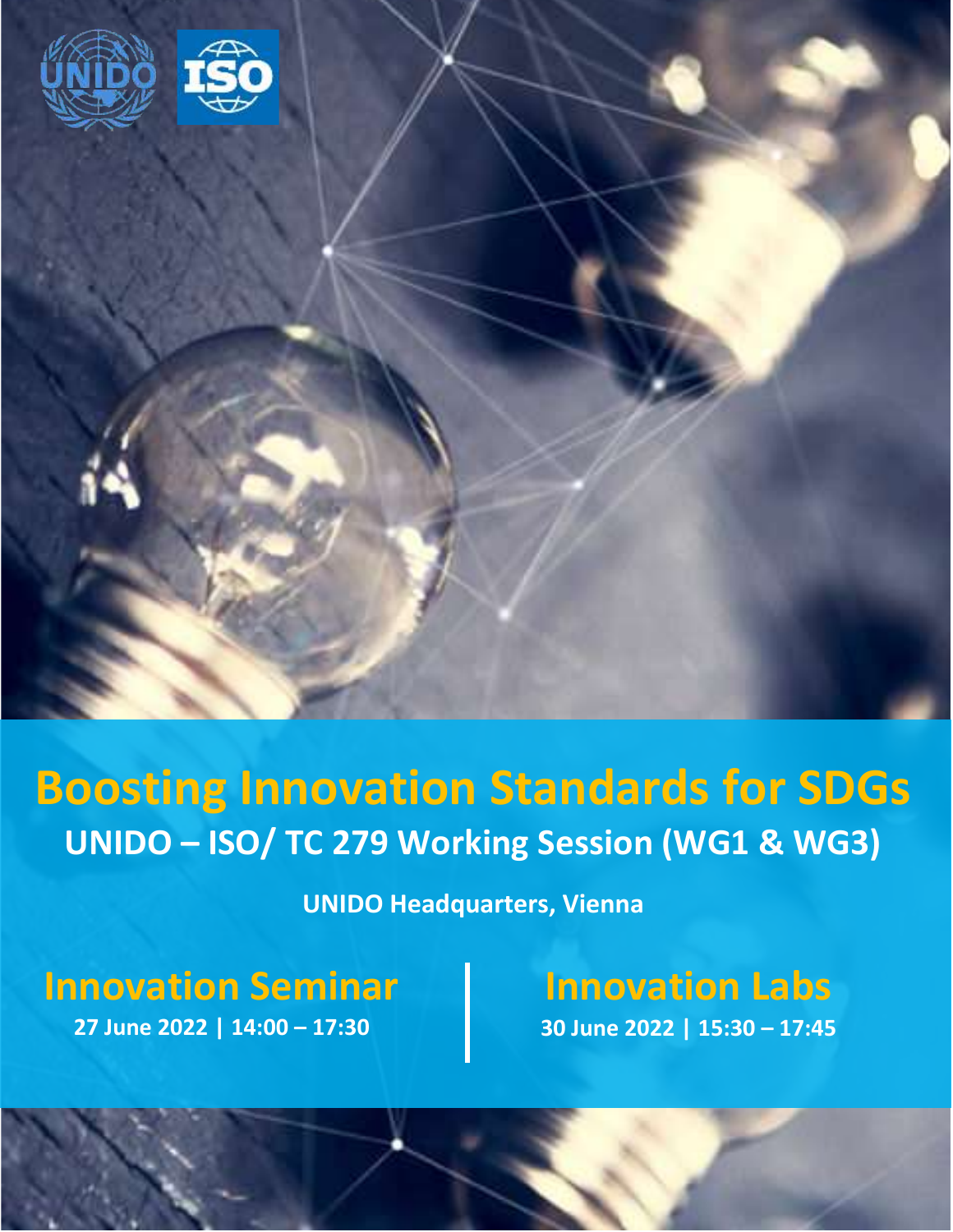

## **Boosting Innovation Standards for SDGs UNIDO and ISO: a long lasting partnership**

The **United Nations Industrial Development Organization (UNIDO)** recognizes the importance of standards as a means to promote innovation, especially in the context of leveraging innovation toward achieving Inclusive and Sustainable Industrial Development (ISID) and Agenda 2030.

Spanning more than 40 years, UNIDO and **International Organization for Standardization (ISO)** have a fruitful history of collaboration working to enable developing countries to take a more active role in the development and adoption of international standards, as well as to help their enterprises and institutions apply and comply with international standards and conformity assessment guides.

The partnership between UNIDO and ISO is focused on responding to the increasingly important role international standards play for the Industry. UNIDO-ISO work includes capacity-building activities and trainings, including e-learning courses, joint publications and research on different related matters such as good standardization practices, environment and energy management, food safety, energy use and energy efficiency, social responsibility and conformity assessment.

In light of the strong partnership, UNIDO is hosting the working sessions of Technical Committee 279 on Innovation Management (ISO/ TC 279), Working Group 1 (WG1) and Working Group 3 (WG3). The meeting will take place at the **UNIDO Headquarters in Vienna from 27 June to 1 July 2022**. The ISO/ TC 279 Working Groups sessions will focus on the development of standards in the field of Innovation Management System (Working Group 1) as well as Tools and Methods (Working Group 3).

In this framework, UNIDO leads two special sessions:

### **UNIDO-ISO Innovation Seminar 27 June 2022 | 14:00-17:30 (GMT+2)**

The session will elaborate on UNIDO – ISO contributions to the innovation standards series, with a special focus on the following topic areas:

- Launching of ISO-UNIDO Innovation Management Handbook
- UNIDO's highlights on Innovation
- Partnership for boosting innovation in SMEs and Startups
- Mainstreaming ISO 56000 series for African countries

#### **UNIDO-ISO Innovation Labs 30 June 2022 | 15:30 – 17:45 (GMT+2)**

The session will revolve around how to leverage Innovation and digital transformation as a driver for promoting inclusive, gender-responsive, and sustainable industrial development. The following topic areas will also be central:

- Digital Transformation and Innovation Ecosystems
- Standards for Sustainable Development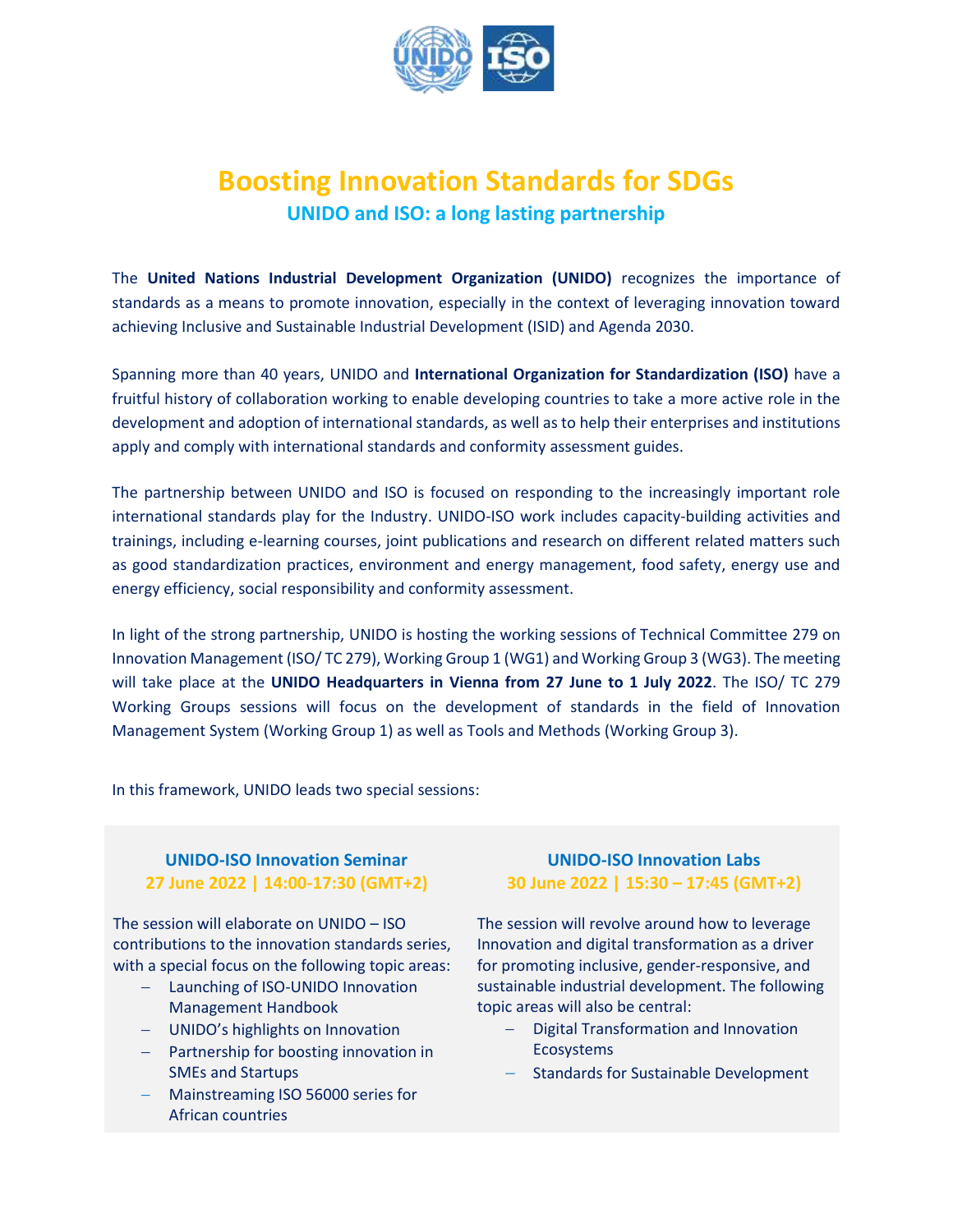

**UNIDO-ISO Innovation Seminar**

**Monday 27 June 2022 | 14:00 – 17:30 hours Meeting Room CR1, UNIDO HQ**

| <b>Time</b>                           | <b>Activity</b>                                                                                                                                                                                        | <b>Speakers</b>                                                                                                                                                                                                                                                                                                                                                                                                                                                                                                 |
|---------------------------------------|--------------------------------------------------------------------------------------------------------------------------------------------------------------------------------------------------------|-----------------------------------------------------------------------------------------------------------------------------------------------------------------------------------------------------------------------------------------------------------------------------------------------------------------------------------------------------------------------------------------------------------------------------------------------------------------------------------------------------------------|
| $14:00 - 14:30$<br>$(30 \text{ min})$ | <b>Opening remarks</b><br>Moderator: Ms. Tsung Ping Chung,<br>Chief Communications Officer,<br>UNIDO (ODG/CAM)                                                                                         | - Mr. Hiroshi Kuniyoshi, Deputy to the Director General, UNIDO<br>- Mr. Sergio Mujica, Secretary General, ISO<br>- H.E. Ms. Leonore Gewessler, Federal Ministry for Climate<br>Action, Environment, Energy, Mobility, Innovation and<br>Technology, Austria<br>- H.E. Mr. Ryad Mezzour, Minister, Ministry of Industry, Trade,<br>Investment and the Digital Economy of The Kingdom of Morocco<br>- H.E. Ms. Stella Tembisa Ndabeni-Abrahams, Minister, Ministry<br>of Small Business Development, South Africa |
| $14:30 - 15:00$<br>$(30 \text{ min})$ | <b>Launching of Innovation</b><br><b>Management Handbook</b><br>Moderator: Mr. Johan Claire, Chair<br>of ISO TC279                                                                                     | - Ms. Flor Monica Gutierrez, Coordinator for Management<br>Systems, The National Autonomous University of Mexico<br>(UNAM)<br>- Mr. Raymond Tavares, Representative for Country Office in<br>Cameroon, UNIDO                                                                                                                                                                                                                                                                                                    |
| $15:00 - 16:00$<br>(60min)            | <b>Panel discussion:</b><br><b>Partnership for boosting</b><br>innovation in SMEs and<br><b>Startups</b><br>Moderator: Mr. Raymond Tavares,<br>Representative for Country Office in<br>Cameroon, UNIDO | - Mr. Yoko Yasunaga, Head, UNIDO ITPO Japan<br>- Ms. Diana Battaggia, Head, UNIDO ITPO Italy<br>- Ms. Vanessa Voelkel, Deputy Head, UNIDO ITPO Germany<br>- Ms. Isabel Caetano, President, Portuguese Technical<br>Committee for Innovation Management (IPQ)<br>- Mr. Magnus Karlsson, Systematic Innovation Management<br>(SIS), Sweden                                                                                                                                                                        |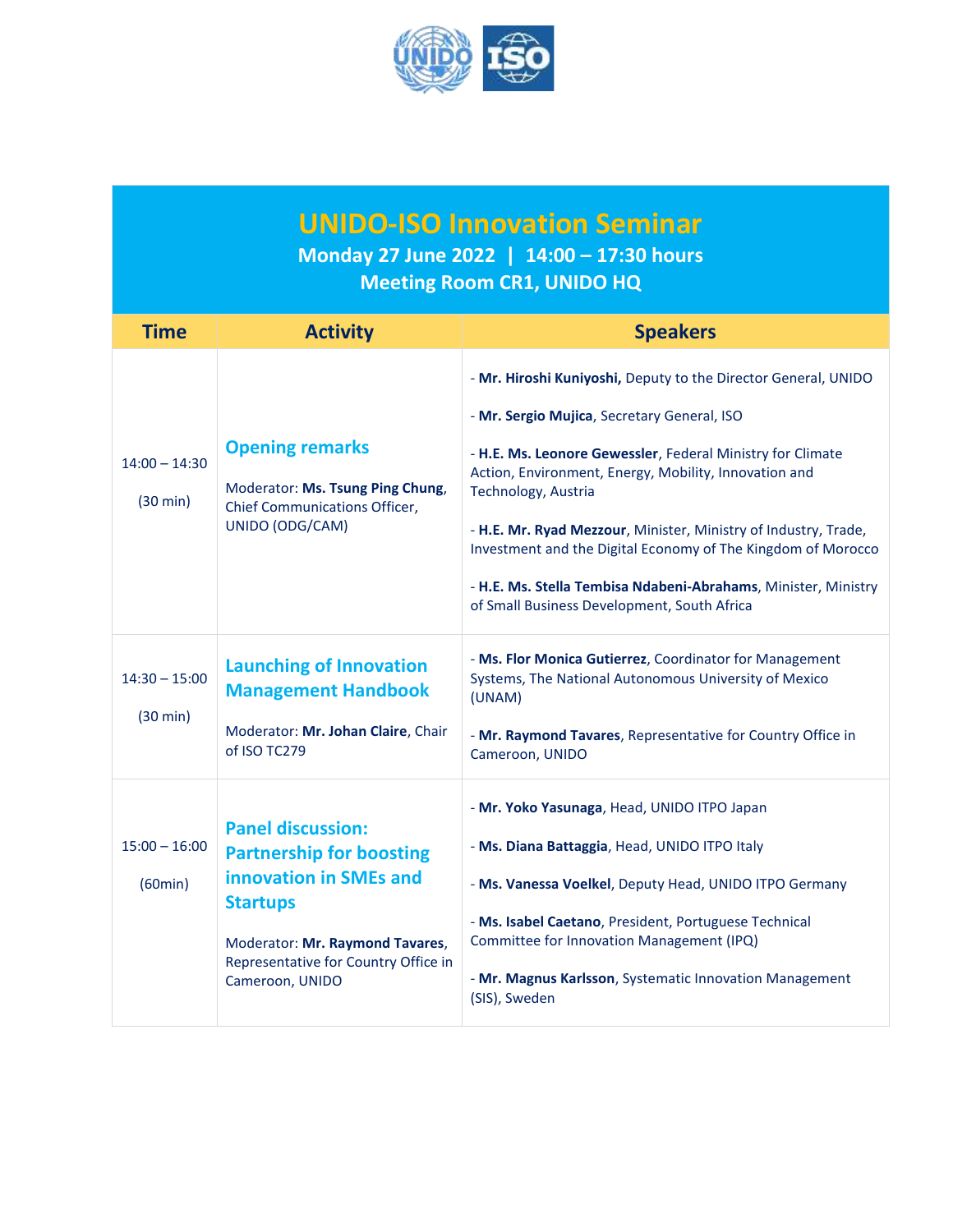

Г

| $16:00 - 16:30$<br>$(30 \text{ mins})$ | <b>UNIDO's highlights on</b><br>Innovation:<br><b>UNIDO STI Working</b><br>$\bullet$<br><b>Group contributions</b><br><b>UNIDO-WU SDGs</b><br>$\bullet$<br><b>Innovation Centre</b><br>Moderator: Ms. Tsung Ping Chung,<br>Chief Communications Officer,<br>UNIDO (ODG/CAM) | - Mr. Fernando Santiago, Industrial Policy Officer, UNIDO<br>(EPR/PRS/RPA)<br>- Mr. Alejandro Rivera-Rojas, Industrial Development Officer,<br>UNIDO (DTA/DTI/QIS)<br>- Ms. Laura Carlotta Hohoff, Project Manager,<br>Wirtschaftsuniversität Wien (WU)                                                                                                                                                                                                                                                                                                                                                                        |
|----------------------------------------|-----------------------------------------------------------------------------------------------------------------------------------------------------------------------------------------------------------------------------------------------------------------------------|--------------------------------------------------------------------------------------------------------------------------------------------------------------------------------------------------------------------------------------------------------------------------------------------------------------------------------------------------------------------------------------------------------------------------------------------------------------------------------------------------------------------------------------------------------------------------------------------------------------------------------|
| $16:30 - 17:30$<br>(60min)             | <b>Panel Discussion:</b><br><b>Mainstreaming ISO 56000</b><br>series for African countries<br>Moderator: Mr. Johan Claire, Chair<br>of ISO TC279                                                                                                                            | - H.E. Ms. Emmanuel Delphine Edit, Minister, Ministry of High<br>Education, Research and Innovation of Congo<br>- Mr. Mohammed Belhocine, Commissioner for Education,<br>Science, Technology and Innovation, African Union<br>- Ms. Evah Oduor, Chairperson, Kenya Accredition Service<br>(KENAS)<br>- Ms. Henra Mayer, CEO, Innocentrix (South Africa)<br>- Ms. Nekesa Were, Director of Strategy, Afrilab<br>- Mr. Elhadji Abdourahmane Ndione, Director General,<br>Senegalese Association for Standardization; vice president, RNF<br>for Africa<br>- Ms. Catherine Chevauchet, Chair of ISO TC 323 on Circular<br>Economy |
| $17:30 - 17:45$<br>(15min)             | <b>Closing Remarks</b><br>Moderator: Mr. Weixi Gong, Chief,<br>UNIDO (DTA/DTI/ITP)                                                                                                                                                                                          | - Ms. Monica Ibido, Technical Programme Manager, ISO<br>- Mr. Bernardo Calzadilla Sarmiento, Managing Director, UNIDO<br>(DTA)                                                                                                                                                                                                                                                                                                                                                                                                                                                                                                 |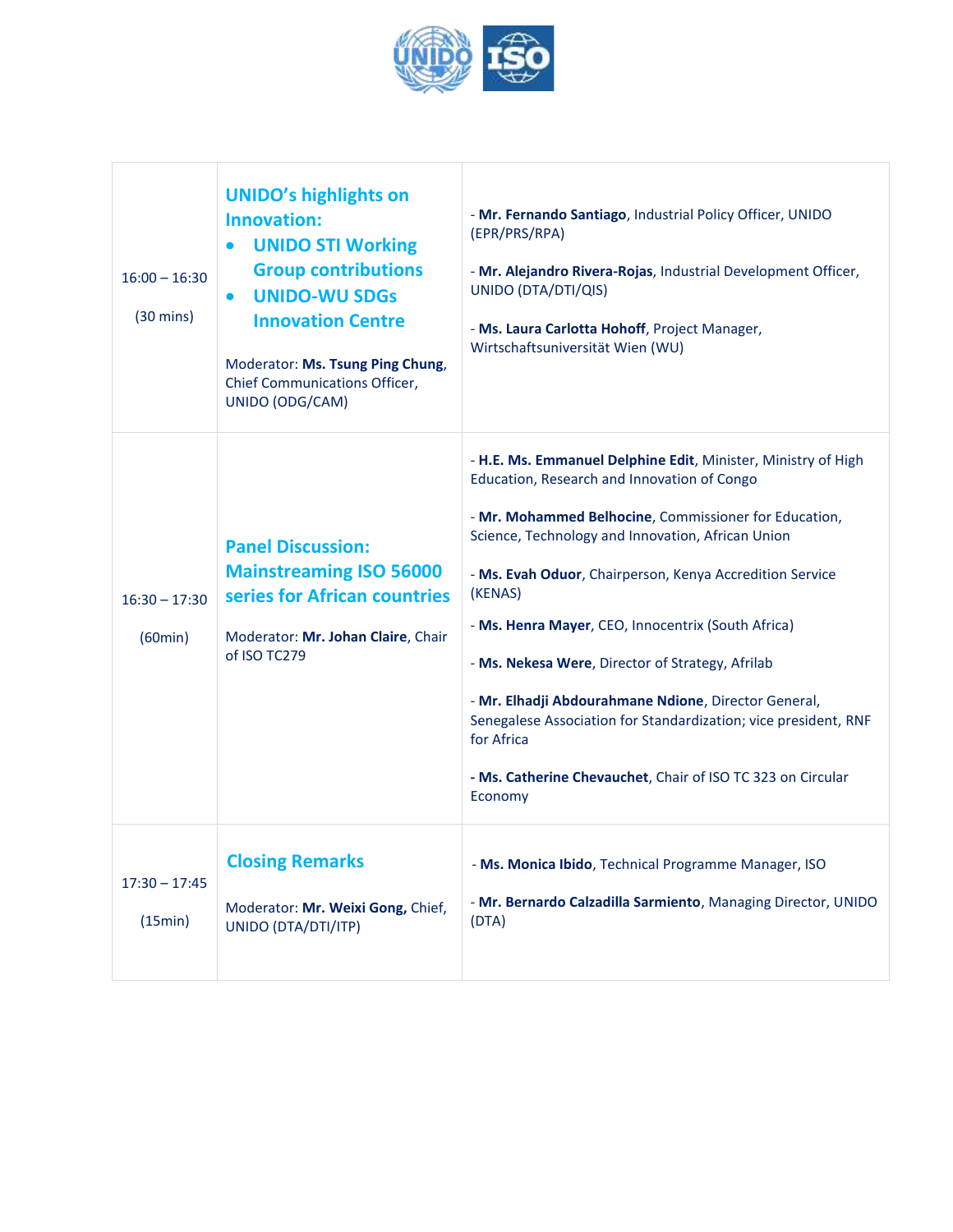

## **UNIDO-ISO Innovation Labs Thursday 30 June 2022 | 15:30 – 17:45 hours Meeting Room CR4, UNIDO HQ**

| <b>Time</b>                            | <b>Activity</b>                                                                                                             | <b>Speakers</b>                                                                                                                                                |
|----------------------------------------|-----------------------------------------------------------------------------------------------------------------------------|----------------------------------------------------------------------------------------------------------------------------------------------------------------|
| $15:30 - 16:00$<br>$(30 \text{ mins})$ | <b>Opening remarks</b><br>Moderator: Mr. Alejandro Rivera-<br>Rojas, Industrial Development<br>Officer, UNIDO (DTA/DTI/QIS) | - Mr. Bernardo Calzadilla Sarmiento, Managing Director,<br>UNIDO (DTA)                                                                                         |
|                                        |                                                                                                                             | - Ms. Laura Mathew, Technical Group Manager, ISO (Standards<br>Department)                                                                                     |
|                                        |                                                                                                                             | - H.E. Ms. Annika Markovic, Ambassador and Permanent<br>Representative, Permanent Mission of Sweden to the<br>International Organisations in Vienna            |
|                                        |                                                                                                                             | - H.E. Mr. Prasidh Cham, Minister, Ministry of Industry,<br>Science, Technology and Innovation, Cambodia                                                       |
|                                        |                                                                                                                             | - H.E. Mr. Luis Javier Campuzano Pina, Ambassador and<br>Permanent Representative, Permanent Mission of Mexico to<br>the International Organizations in Vienna |
|                                        |                                                                                                                             | - H.E. Mr. Tito José Crissien Borrero, Minister, Ministry of<br>Science, Technology and Innovation of Colombia                                                 |
|                                        |                                                                                                                             | - Mr. Laksana Tri Handoko, Chairman, National Research and<br>Innovation Agency (BRIN), Indonesia                                                              |
|                                        |                                                                                                                             | - Ms. Valerie Höllinger, Managing Director, Austrian Standards<br>International                                                                                |
|                                        |                                                                                                                             | - Mr. Marco Kamiya, Chief, UNIDO (DTA/DTI/IDD)                                                                                                                 |
| $16:00 - 16:45$<br>$(45 \text{ mins})$ | Lab $1:$                                                                                                                    | - Mr. Carlos López-Gómez, Head of Policy Links, IfM Engage,<br><b>University of Cambridge</b>                                                                  |
|                                        | <b>Digital Transformation and</b><br><b>Innovation Ecosystem</b>                                                            | - Ms. Irina Fiegenbaum, Senior Manager for Digitalisation &<br>Innovation, TÜV Nord Group                                                                      |
|                                        | Moderator: Mr. Fernando Santiago<br>Rodriguez, Industrial Policy Officer,<br>UNIDO (EPR/PRS/RPA)                            | - Mr. Hiro Nishiguchi, Japan Innovation Network (JIN) (Japan)                                                                                                  |
|                                        |                                                                                                                             | - Mr. José Augusto A. K. Pinto de Abreu, Managing Director,<br>Sextante Consultoria (Brazil)                                                                   |